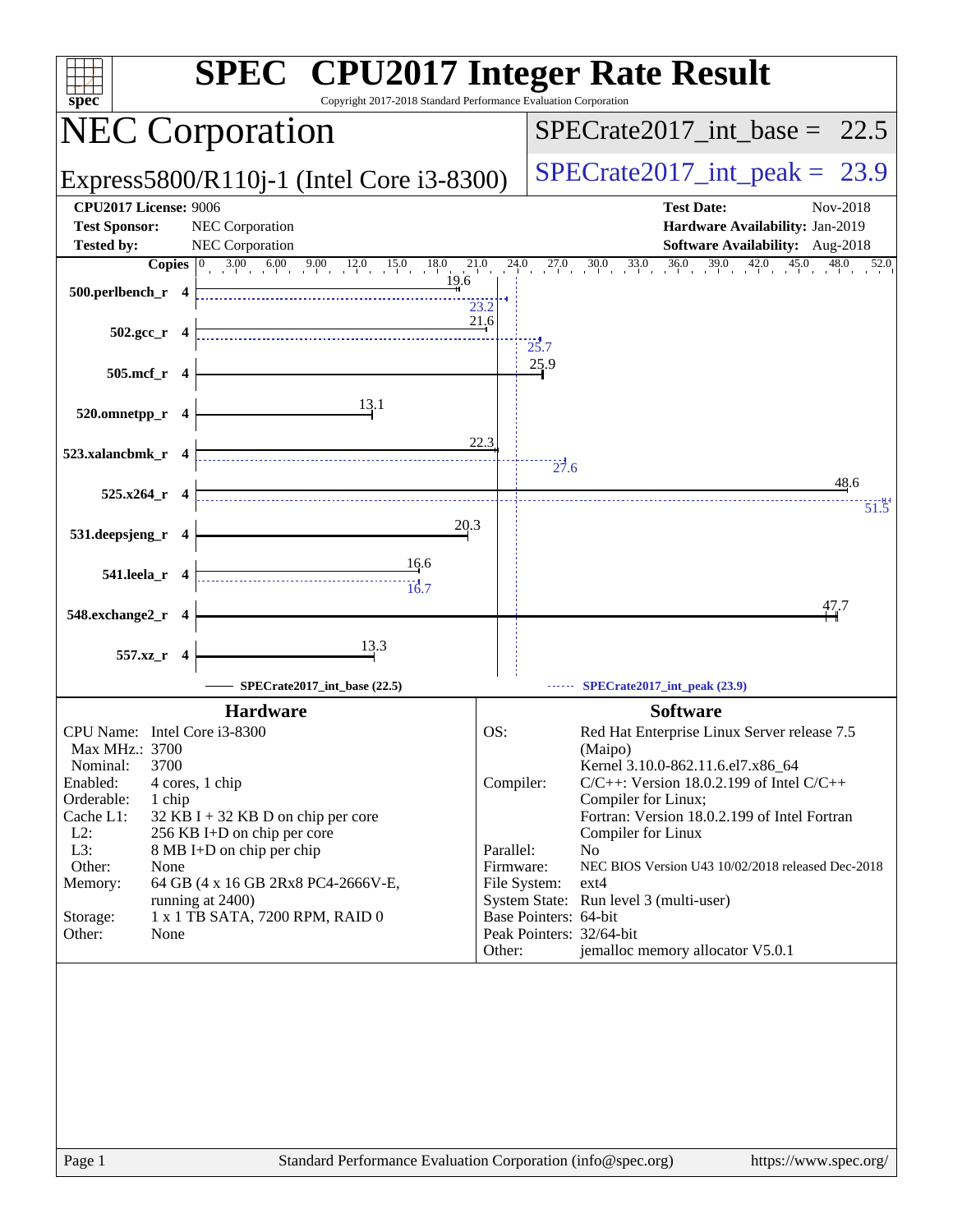

Copyright 2017-2018 Standard Performance Evaluation Corporation

# NEC Corporation

Express5800/R110j-1 (Intel Core i3-8300)  $\vert$  [SPECrate2017\\_int\\_peak =](http://www.spec.org/auto/cpu2017/Docs/result-fields.html#SPECrate2017intpeak) 23.9

SPECrate2017 int\_base =  $22.5$ 

**[CPU2017 License:](http://www.spec.org/auto/cpu2017/Docs/result-fields.html#CPU2017License)** 9006 **[Test Date:](http://www.spec.org/auto/cpu2017/Docs/result-fields.html#TestDate)** Nov-2018 **[Test Sponsor:](http://www.spec.org/auto/cpu2017/Docs/result-fields.html#TestSponsor)** NEC Corporation **[Hardware Availability:](http://www.spec.org/auto/cpu2017/Docs/result-fields.html#HardwareAvailability)** Jan-2019 **[Tested by:](http://www.spec.org/auto/cpu2017/Docs/result-fields.html#Testedby)** NEC Corporation **[Software Availability:](http://www.spec.org/auto/cpu2017/Docs/result-fields.html#SoftwareAvailability)** Aug-2018

#### **[Results Table](http://www.spec.org/auto/cpu2017/Docs/result-fields.html#ResultsTable)**

|                              |                |                |        | <b>Base</b>    |       |                |       | <b>Peak</b>   |                |              |                |              |                |              |
|------------------------------|----------------|----------------|--------|----------------|-------|----------------|-------|---------------|----------------|--------------|----------------|--------------|----------------|--------------|
| <b>Benchmark</b>             | <b>Copies</b>  | <b>Seconds</b> | Ratio  | <b>Seconds</b> | Ratio | <b>Seconds</b> | Ratio | <b>Copies</b> | <b>Seconds</b> | <b>Ratio</b> | <b>Seconds</b> | <b>Ratio</b> | <b>Seconds</b> | <b>Ratio</b> |
| 500.perlbench_r              | 4              | 325            | 19.6   | 328            | 19.4  | 324            | 19.6  | 4             | 275            | 23.1         | 274            | 23.2         | 274            | 23.2         |
| $502.\text{gcc}$             | 4              | 262            | 21.6   | 262            | 21.6  | 261            | 21.7  | 4             | 221            | 25.7         | 220            | 25.7         | 221            | 25.6         |
| $505$ .mcf r                 | $\overline{4}$ | 251            | 25.8   | 250            | 25.9  | 249            | 25.9  | 4             | 251            | 25.8         | 250            | 25.9         | 249            | 25.9         |
| 520.omnetpp_r                | $\overline{4}$ | 401            | 13.1   | 400            | 13.1  | 399            | 13.1  | 4             | 401            | 13.1         | 400            | 13.1         | 399            | 13.1         |
| 523.xalancbmk r              | 4              | 188            | 22.5   | 189            | 22.3  | 190            | 22.3  | 4             | 153            | 27.6         | 154            | 27.5         | 153            | 27.6         |
| 525.x264 r                   | 4              | 144            | 48.6   | 144            | 48.6  | 144            | 48.6  | 4             | 136            | 51.5         | 137            | 51.2         | 135            | 51.8         |
| $531.$ deepsjeng $_r$        | 4              | 226            | 20.3   | 226            | 20.3  | 226            | 20.3  | 4             | 226            | 20.3         | 226            | 20.3         | 226            | 20.3         |
| 541.leela_r                  | 4              | 398            | 16.7   | 399            | 16.6  | 398            | 16.6  | 4             | 399            | 16.6         | 397            | 16.7         | 397            | 16.7         |
| 548.exchange2_r              | 4              | 219            | 47.8   | 223            | 47.0  | 220            | 47.7  | 4             | 219            | 47.8         | 223            | 47.0         | 220            | 47.7         |
| 557.xz                       | 4              | 326            | 13.3   | 325            | 13.3  | 325            | 13.3  | 4             | 326            | 13.3         | <u>325</u>     | <u>13.3</u>  | 325            | 13.3         |
| $SPECrate2017$ int base =    |                |                | 22.5   |                |       |                |       |               |                |              |                |              |                |              |
| $CDDLO \rightarrow A04B + I$ |                |                | $\sim$ |                |       |                |       |               |                |              |                |              |                |              |

**[SPECrate2017\\_int\\_peak =](http://www.spec.org/auto/cpu2017/Docs/result-fields.html#SPECrate2017intpeak) 23.9**

Results appear in the [order in which they were run](http://www.spec.org/auto/cpu2017/Docs/result-fields.html#RunOrder). Bold underlined text [indicates a median measurement](http://www.spec.org/auto/cpu2017/Docs/result-fields.html#Median).

#### **[Submit Notes](http://www.spec.org/auto/cpu2017/Docs/result-fields.html#SubmitNotes)**

 The taskset mechanism was used to bind copies to processors. The config file option 'submit' was used to generate taskset commands to bind each copy to a specific processor. For details, please see the config file.

### **[Operating System Notes](http://www.spec.org/auto/cpu2017/Docs/result-fields.html#OperatingSystemNotes)**

 Stack size set to unlimited using "ulimit -s unlimited" IRQ balance service was stopped using "systemctl stop irqbalance.service"

#### **[General Notes](http://www.spec.org/auto/cpu2017/Docs/result-fields.html#GeneralNotes)**

Environment variables set by runcpu before the start of the run: LD\_LIBRARY\_PATH = "/home/cpu2017/lib/ia32:/home/cpu2017/lib/intel64:/home/cpu2017/je5.0.1-32:/home/cpu2017/je5.0.1-64"

 Binaries compiled on a system with 1x Intel Core i7-6700K CPU + 32GB RAM memory using Redhat Enterprise Linux 7.5 Transparent Huge Pages enabled by default Prior to runcpu invocation Filesystem page cache synced and cleared with: sync; echo 3 > /proc/sys/vm/drop\_caches

 Yes: The test sponsor attests, as of date of publication, that CVE-2017-5754 (Meltdown) is mitigated in the system as tested and documented. Yes: The test sponsor attests, as of date of publication, that CVE-2017-5753 (Spectre variant 1) is mitigated in the system as tested and documented. Yes: The test sponsor attests, as of date of publication, that CVE-2017-5715 (Spectre variant 2)

**(Continued on next page)**

| Page 2<br>Standard Performance Evaluation Corporation (info@spec.org) | https://www.spec.org/ |
|-----------------------------------------------------------------------|-----------------------|
|-----------------------------------------------------------------------|-----------------------|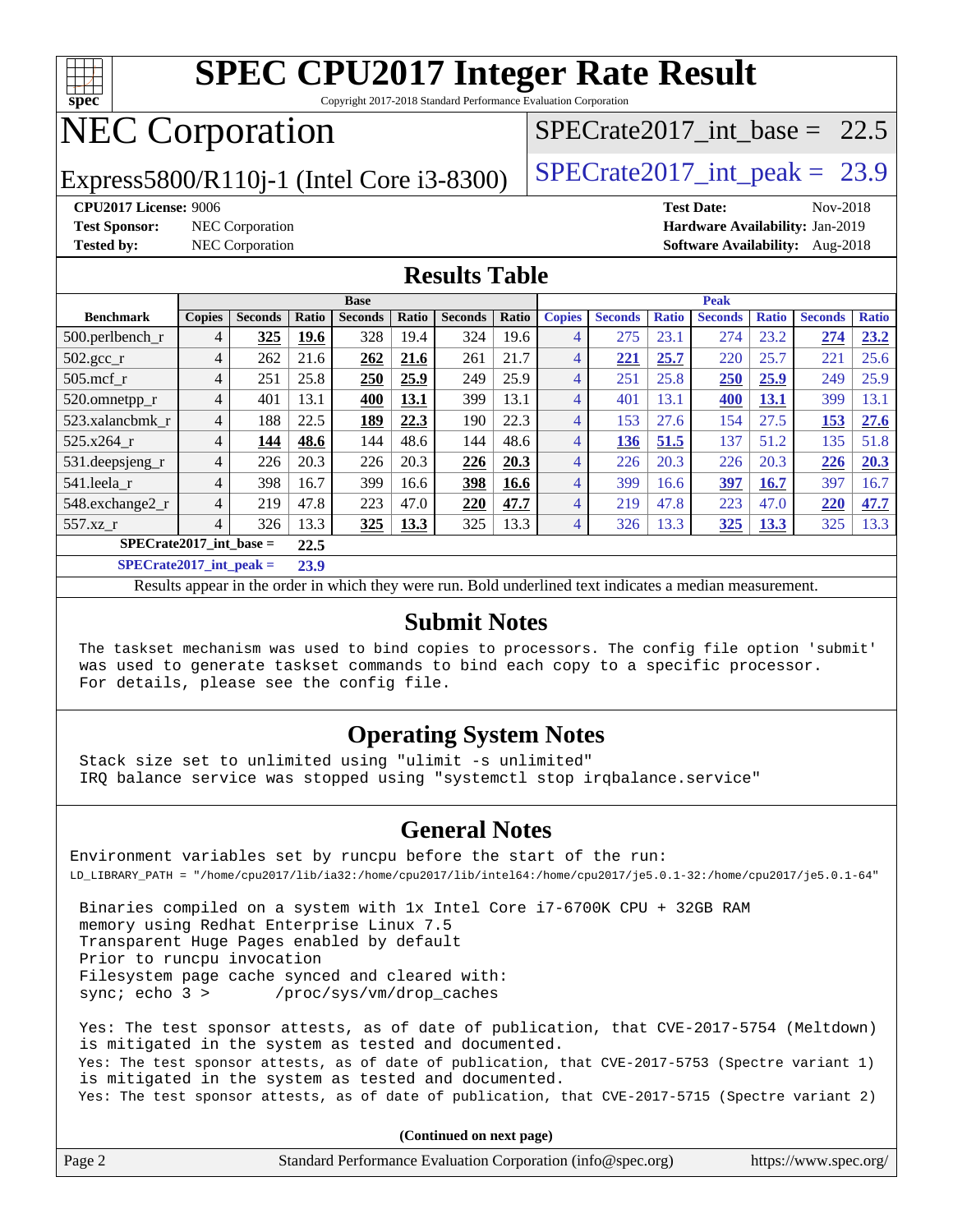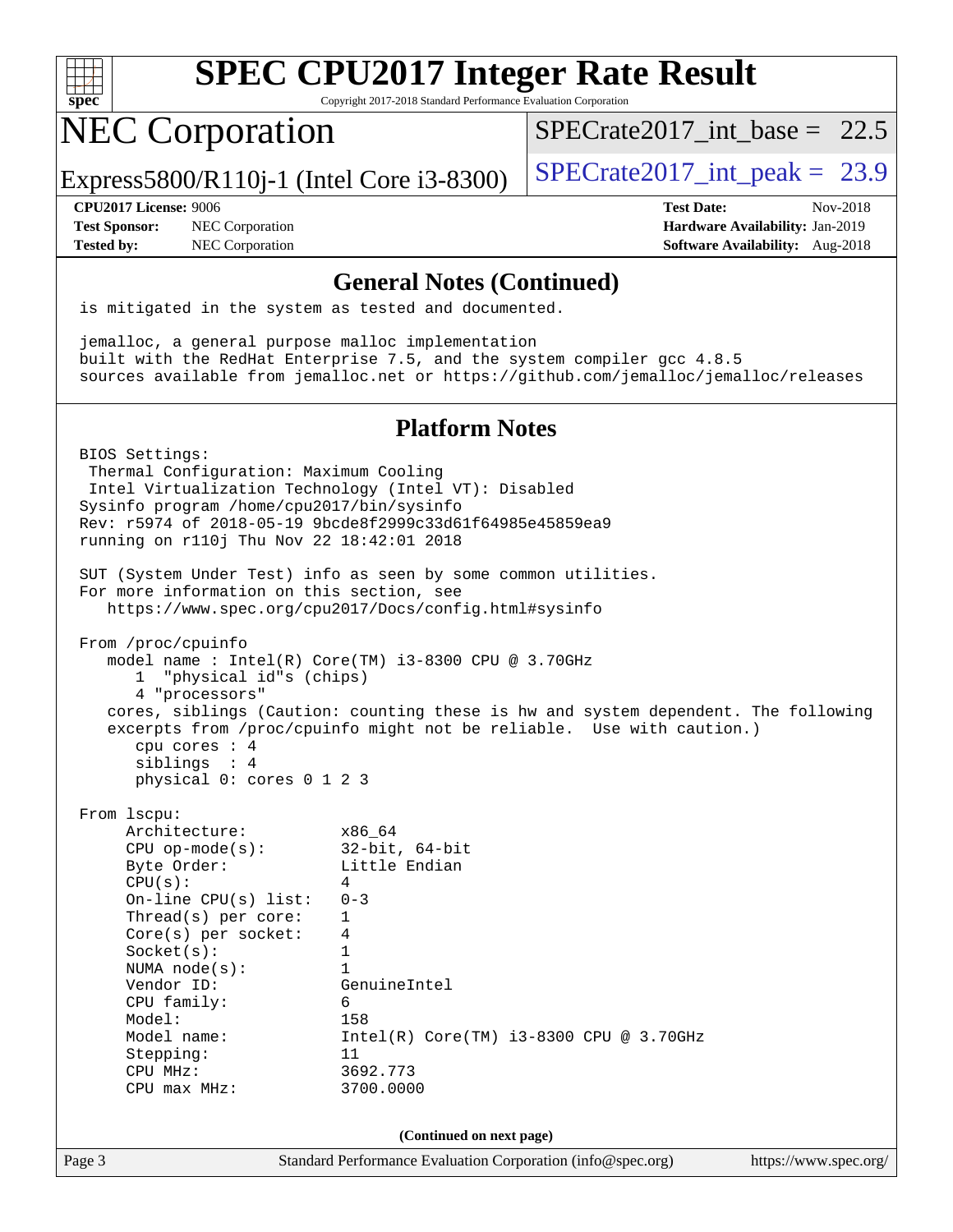

Copyright 2017-2018 Standard Performance Evaluation Corporation

NEC Corporation

SPECrate2017 int\_base =  $22.5$ 

Express5800/R110j-1 (Intel Core i3-8300)  $\vert$  [SPECrate2017\\_int\\_peak =](http://www.spec.org/auto/cpu2017/Docs/result-fields.html#SPECrate2017intpeak) 23.9

**[Test Sponsor:](http://www.spec.org/auto/cpu2017/Docs/result-fields.html#TestSponsor)** NEC Corporation **[Hardware Availability:](http://www.spec.org/auto/cpu2017/Docs/result-fields.html#HardwareAvailability)** Jan-2019

**[CPU2017 License:](http://www.spec.org/auto/cpu2017/Docs/result-fields.html#CPU2017License)** 9006 **[Test Date:](http://www.spec.org/auto/cpu2017/Docs/result-fields.html#TestDate)** Nov-2018 **[Tested by:](http://www.spec.org/auto/cpu2017/Docs/result-fields.html#Testedby)** NEC Corporation **[Software Availability:](http://www.spec.org/auto/cpu2017/Docs/result-fields.html#SoftwareAvailability)** Aug-2018

#### **[Platform Notes \(Continued\)](http://www.spec.org/auto/cpu2017/Docs/result-fields.html#PlatformNotes)**

| CPU min MHz:            | 800.0000       |
|-------------------------|----------------|
| BogoMIPS:               | 7392.00        |
| Virtualization:         | $VT - x$       |
| $L1d$ cache:            | 32K            |
| $L1i$ cache:            | 32K            |
| $L2$ cache:             | 256K           |
| $L3$ cache:             | 8192K          |
| NUMA $node0$ $CPU(s)$ : | $0 - 3$        |
| Flaqs:                  | fpu vme de pse |

tsc msr pae mce cx8 apic sep mtrr pge mca cmov pat pse36 clflush dts acpi mmx fxsr sse sse2 ss ht tm pbe syscall nx pdpe1gb rdtscp lm constant\_tsc art arch\_perfmon pebs bts rep\_good nopl xtopology nonstop\_tsc aperfmperf eagerfpu pni pclmulqdq dtes64 monitor ds\_cpl vmx est tm2 ssse3 sdbg fma cx16 xtpr pdcm pcid sse4\_1 sse4\_2 x2apic movbe popcnt tsc\_deadline\_timer aes xsave avx f16c rdrand lahf\_lm abm 3dnowprefetch epb intel\_pt ssbd ibrs ibpb stibp tpr\_shadow vnmi flexpriority ept vpid fsgsbase tsc\_adjust bmi1 avx2 smep bmi2 erms invpcid mpx rdseed adx smap clflushopt xsaveopt xsavec xgetbv1 dtherm arat pln pts hwp hwp\_notify hwp\_act\_window hwp\_epp spec\_ctrl intel\_stibp flush\_l1d

 /proc/cpuinfo cache data cache size : 8192 KB

 From numactl --hardware WARNING: a numactl 'node' might or might not correspond to a physical chip. available: 1 nodes (0) node 0 cpus: 0 1 2 3 node 0 size: 65385 MB

 node 0 free: 63503 MB node distances: node 0

0: 10

 From /proc/meminfo MemTotal: 65821112 kB HugePages\_Total: 0 Hugepagesize: 2048 kB

 From /etc/\*release\* /etc/\*version\* os-release: NAME="Red Hat Enterprise Linux Server" VERSION="7.5 (Maipo)" ID="rhel" ID\_LIKE="fedora" VARIANT="Server" VARIANT\_ID="server" VERSION\_ID="7.5" PRETTY\_NAME="Red Hat Enterprise Linux Server 7.5 (Maipo)" redhat-release: Red Hat Enterprise Linux Server release 7.5 (Maipo)

**(Continued on next page)**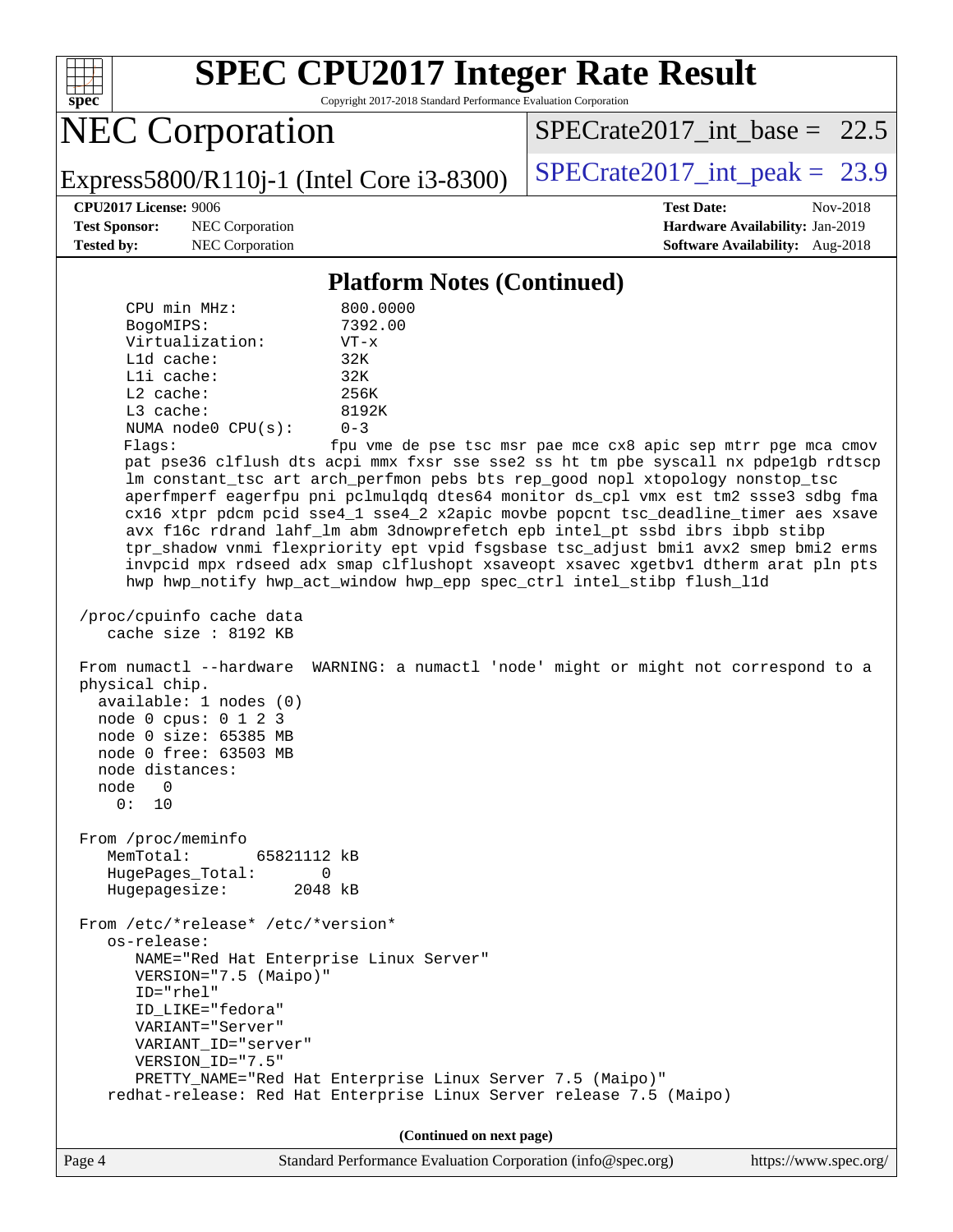

Copyright 2017-2018 Standard Performance Evaluation Corporation

NEC Corporation

SPECrate2017 int\_base =  $22.5$ 

Express5800/R110j-1 (Intel Core i3-8300)  $\vert$  [SPECrate2017\\_int\\_peak =](http://www.spec.org/auto/cpu2017/Docs/result-fields.html#SPECrate2017intpeak) 23.9

**[Test Sponsor:](http://www.spec.org/auto/cpu2017/Docs/result-fields.html#TestSponsor)** NEC Corporation **[Hardware Availability:](http://www.spec.org/auto/cpu2017/Docs/result-fields.html#HardwareAvailability)** Jan-2019 **[Tested by:](http://www.spec.org/auto/cpu2017/Docs/result-fields.html#Testedby)** NEC Corporation **[Software Availability:](http://www.spec.org/auto/cpu2017/Docs/result-fields.html#SoftwareAvailability)** Aug-2018

**[CPU2017 License:](http://www.spec.org/auto/cpu2017/Docs/result-fields.html#CPU2017License)** 9006 **[Test Date:](http://www.spec.org/auto/cpu2017/Docs/result-fields.html#TestDate)** Nov-2018

#### **[Platform Notes \(Continued\)](http://www.spec.org/auto/cpu2017/Docs/result-fields.html#PlatformNotes)**

 system-release: Red Hat Enterprise Linux Server release 7.5 (Maipo) system-release-cpe: cpe:/o:redhat:enterprise\_linux:7.5:ga:server

uname -a:

 Linux r110j 3.10.0-862.11.6.el7.x86\_64 #1 SMP Fri Aug 10 16:55:11 UTC 2018 x86\_64 x86\_64 x86\_64 GNU/Linux

Kernel self-reported vulnerability status:

 CVE-2017-5754 (Meltdown): Mitigation: PTI CVE-2017-5753 (Spectre variant 1): Mitigation: Load fences, \_\_user pointer sanitization CVE-2017-5715 (Spectre variant 2): Mitigation: IBRS (kernel)

run-level 3 Nov 22 18:36

 SPEC is set to: /home/cpu2017 Filesystem Type Size Used Avail Use% Mounted on /dev/sda3 ext4 909G 88G 775G 11% /

 Additional information from dmidecode follows. WARNING: Use caution when you interpret this section. The 'dmidecode' program reads system data which is "intended to allow hardware to be accurately determined", but the intent may not be met, as there are frequent changes to hardware, firmware, and the "DMTF SMBIOS" standard. BIOS NEC U43 10/02/2018 Memory:

4x UNKNOWN NOT AVAILABLE 16 GB 2 rank 2666, configured at 2400

(End of data from sysinfo program)

#### **[Compiler Version Notes](http://www.spec.org/auto/cpu2017/Docs/result-fields.html#CompilerVersionNotes)**

| CC  | 500.perlbench_r(base) 502.gcc_r(base) 505.mcf_r(base) 525.x264_r(base)<br>$557.xx$ $r(base)$                                   |                             |
|-----|--------------------------------------------------------------------------------------------------------------------------------|-----------------------------|
|     | icc (ICC) 18.0.2 20180210<br>Copyright (C) 1985-2018 Intel Corporation. All rights reserved.                                   |                             |
| CC. | 500.perlbench $r(\text{peak})$ 502.gcc $r(\text{peak})$ 505.mcf $r(\text{peak})$ 525.x264 $r(\text{peak})$<br>$557.xx$ r(peak) |                             |
|     | icc (ICC) 18.0.2 20180210<br>Copyright (C) 1985-2018 Intel Corporation. All rights reserved.                                   |                             |
|     |                                                                                                                                |                             |
|     |                                                                                                                                | $\sim$ $\sim$ $\sim$ $\sim$ |

**(Continued on next page)**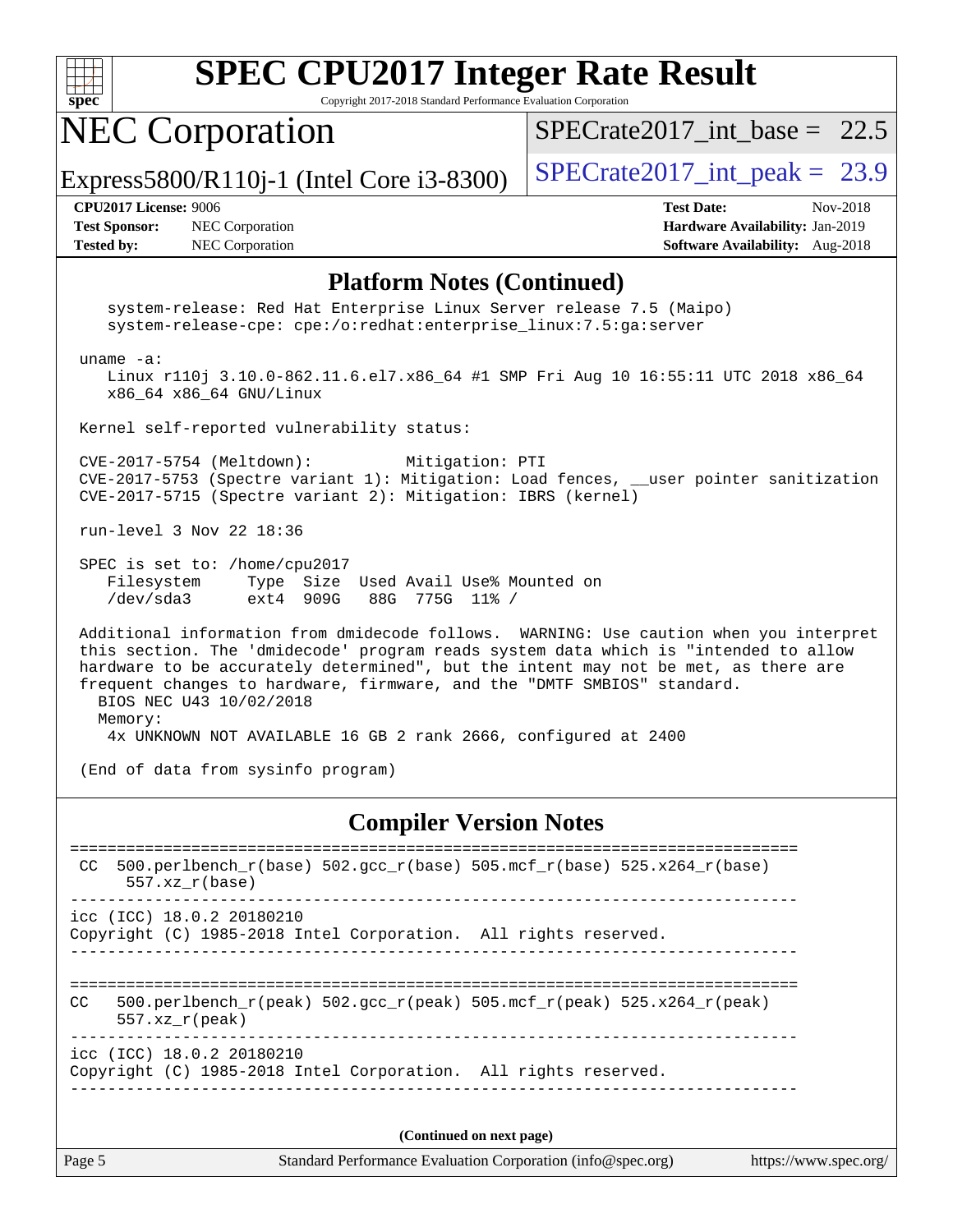

Copyright 2017-2018 Standard Performance Evaluation Corporation

NEC Corporation

[SPECrate2017\\_int\\_base =](http://www.spec.org/auto/cpu2017/Docs/result-fields.html#SPECrate2017intbase) 22.5

Express5800/R110j-1 (Intel Core i3-8300)  $\vert$  [SPECrate2017\\_int\\_peak =](http://www.spec.org/auto/cpu2017/Docs/result-fields.html#SPECrate2017intpeak) 23.9

**[CPU2017 License:](http://www.spec.org/auto/cpu2017/Docs/result-fields.html#CPU2017License)** 9006 **[Test Date:](http://www.spec.org/auto/cpu2017/Docs/result-fields.html#TestDate)** Nov-2018 **[Test Sponsor:](http://www.spec.org/auto/cpu2017/Docs/result-fields.html#TestSponsor)** NEC Corporation **[Hardware Availability:](http://www.spec.org/auto/cpu2017/Docs/result-fields.html#HardwareAvailability)** Jan-2019 **[Tested by:](http://www.spec.org/auto/cpu2017/Docs/result-fields.html#Testedby)** NEC Corporation **[Software Availability:](http://www.spec.org/auto/cpu2017/Docs/result-fields.html#SoftwareAvailability)** Aug-2018

### **[Compiler Version Notes \(Continued\)](http://www.spec.org/auto/cpu2017/Docs/result-fields.html#CompilerVersionNotes)**

| CXXC 520.omnetpp_r(base) 523.xalancbmk_r(base) 531.deepsjeng_r(base)<br>$541.$ leela r(base)    |
|-------------------------------------------------------------------------------------------------|
| icpc (ICC) 18.0.2 20180210                                                                      |
| Copyright (C) 1985-2018 Intel Corporation. All rights reserved.                                 |
|                                                                                                 |
|                                                                                                 |
| CXXC 520.omnetpp $r(\text{peak})$ 523.xalancbmk $r(\text{peak})$ 531.deepsjeng $r(\text{peak})$ |
| $541.$ leela $r$ (peak)                                                                         |
| icpc (ICC) 18.0.2 20180210                                                                      |
| Copyright (C) 1985-2018 Intel Corporation. All rights reserved.                                 |
|                                                                                                 |
|                                                                                                 |
|                                                                                                 |
| 548.exchange2 r(base)<br>FC.                                                                    |
|                                                                                                 |
| ifort (IFORT) 18.0.2 20180210                                                                   |
| Copyright (C) 1985-2018 Intel Corporation. All rights reserved.                                 |
|                                                                                                 |
|                                                                                                 |
| 548.exchange2_r(peak)<br>FC                                                                     |
|                                                                                                 |
| ifort (IFORT) 18.0.2 20180210                                                                   |
| Copyright (C) 1985-2018 Intel Corporation. All rights reserved.                                 |
|                                                                                                 |

# **[Base Compiler Invocation](http://www.spec.org/auto/cpu2017/Docs/result-fields.html#BaseCompilerInvocation)**

[C benchmarks](http://www.spec.org/auto/cpu2017/Docs/result-fields.html#Cbenchmarks): [icc -m64 -std=c11](http://www.spec.org/cpu2017/results/res2018q4/cpu2017-20181210-10089.flags.html#user_CCbase_intel_icc_64bit_c11_33ee0cdaae7deeeab2a9725423ba97205ce30f63b9926c2519791662299b76a0318f32ddfffdc46587804de3178b4f9328c46fa7c2b0cd779d7a61945c91cd35)

[C++ benchmarks:](http://www.spec.org/auto/cpu2017/Docs/result-fields.html#CXXbenchmarks) [icpc -m64](http://www.spec.org/cpu2017/results/res2018q4/cpu2017-20181210-10089.flags.html#user_CXXbase_intel_icpc_64bit_4ecb2543ae3f1412ef961e0650ca070fec7b7afdcd6ed48761b84423119d1bf6bdf5cad15b44d48e7256388bc77273b966e5eb805aefd121eb22e9299b2ec9d9)

[Fortran benchmarks](http://www.spec.org/auto/cpu2017/Docs/result-fields.html#Fortranbenchmarks): [ifort -m64](http://www.spec.org/cpu2017/results/res2018q4/cpu2017-20181210-10089.flags.html#user_FCbase_intel_ifort_64bit_24f2bb282fbaeffd6157abe4f878425411749daecae9a33200eee2bee2fe76f3b89351d69a8130dd5949958ce389cf37ff59a95e7a40d588e8d3a57e0c3fd751)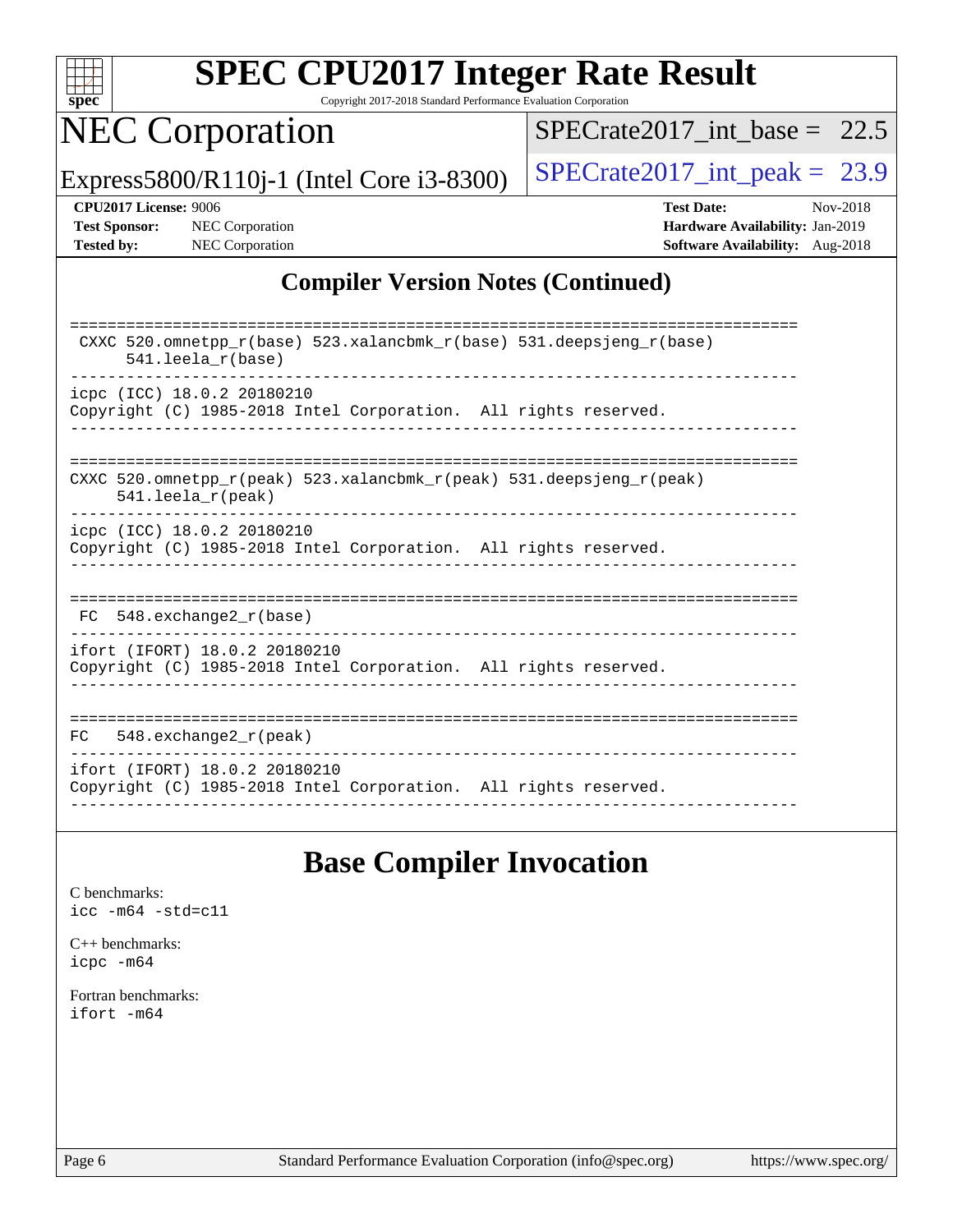

Copyright 2017-2018 Standard Performance Evaluation Corporation

# NEC Corporation

Express5800/R110j-1 (Intel Core i3-8300)  $\vert$  [SPECrate2017\\_int\\_peak =](http://www.spec.org/auto/cpu2017/Docs/result-fields.html#SPECrate2017intpeak) 23.9

SPECrate2017 int\_base =  $22.5$ 

**[Test Sponsor:](http://www.spec.org/auto/cpu2017/Docs/result-fields.html#TestSponsor)** NEC Corporation **[Hardware Availability:](http://www.spec.org/auto/cpu2017/Docs/result-fields.html#HardwareAvailability)** Jan-2019

**[CPU2017 License:](http://www.spec.org/auto/cpu2017/Docs/result-fields.html#CPU2017License)** 9006 **[Test Date:](http://www.spec.org/auto/cpu2017/Docs/result-fields.html#TestDate)** Nov-2018 **[Tested by:](http://www.spec.org/auto/cpu2017/Docs/result-fields.html#Testedby)** NEC Corporation **[Software Availability:](http://www.spec.org/auto/cpu2017/Docs/result-fields.html#SoftwareAvailability)** Aug-2018

# **[Base Portability Flags](http://www.spec.org/auto/cpu2017/Docs/result-fields.html#BasePortabilityFlags)**

 500.perlbench\_r: [-DSPEC\\_LP64](http://www.spec.org/cpu2017/results/res2018q4/cpu2017-20181210-10089.flags.html#b500.perlbench_r_basePORTABILITY_DSPEC_LP64) [-DSPEC\\_LINUX\\_X64](http://www.spec.org/cpu2017/results/res2018q4/cpu2017-20181210-10089.flags.html#b500.perlbench_r_baseCPORTABILITY_DSPEC_LINUX_X64) 502.gcc\_r: [-DSPEC\\_LP64](http://www.spec.org/cpu2017/results/res2018q4/cpu2017-20181210-10089.flags.html#suite_basePORTABILITY502_gcc_r_DSPEC_LP64) 505.mcf\_r: [-DSPEC\\_LP64](http://www.spec.org/cpu2017/results/res2018q4/cpu2017-20181210-10089.flags.html#suite_basePORTABILITY505_mcf_r_DSPEC_LP64) 520.omnetpp\_r: [-DSPEC\\_LP64](http://www.spec.org/cpu2017/results/res2018q4/cpu2017-20181210-10089.flags.html#suite_basePORTABILITY520_omnetpp_r_DSPEC_LP64) 523.xalancbmk\_r: [-DSPEC\\_LP64](http://www.spec.org/cpu2017/results/res2018q4/cpu2017-20181210-10089.flags.html#suite_basePORTABILITY523_xalancbmk_r_DSPEC_LP64) [-DSPEC\\_LINUX](http://www.spec.org/cpu2017/results/res2018q4/cpu2017-20181210-10089.flags.html#b523.xalancbmk_r_baseCXXPORTABILITY_DSPEC_LINUX) 525.x264\_r: [-DSPEC\\_LP64](http://www.spec.org/cpu2017/results/res2018q4/cpu2017-20181210-10089.flags.html#suite_basePORTABILITY525_x264_r_DSPEC_LP64) 531.deepsjeng\_r: [-DSPEC\\_LP64](http://www.spec.org/cpu2017/results/res2018q4/cpu2017-20181210-10089.flags.html#suite_basePORTABILITY531_deepsjeng_r_DSPEC_LP64) 541.leela\_r: [-DSPEC\\_LP64](http://www.spec.org/cpu2017/results/res2018q4/cpu2017-20181210-10089.flags.html#suite_basePORTABILITY541_leela_r_DSPEC_LP64) 548.exchange2\_r: [-DSPEC\\_LP64](http://www.spec.org/cpu2017/results/res2018q4/cpu2017-20181210-10089.flags.html#suite_basePORTABILITY548_exchange2_r_DSPEC_LP64) 557.xz\_r: [-DSPEC\\_LP64](http://www.spec.org/cpu2017/results/res2018q4/cpu2017-20181210-10089.flags.html#suite_basePORTABILITY557_xz_r_DSPEC_LP64)

# **[Base Optimization Flags](http://www.spec.org/auto/cpu2017/Docs/result-fields.html#BaseOptimizationFlags)**

#### [C benchmarks](http://www.spec.org/auto/cpu2017/Docs/result-fields.html#Cbenchmarks):

[-Wl,-z,muldefs](http://www.spec.org/cpu2017/results/res2018q4/cpu2017-20181210-10089.flags.html#user_CCbase_link_force_multiple1_b4cbdb97b34bdee9ceefcfe54f4c8ea74255f0b02a4b23e853cdb0e18eb4525ac79b5a88067c842dd0ee6996c24547a27a4b99331201badda8798ef8a743f577) [-xCORE-AVX2](http://www.spec.org/cpu2017/results/res2018q4/cpu2017-20181210-10089.flags.html#user_CCbase_f-xCORE-AVX2) [-ipo](http://www.spec.org/cpu2017/results/res2018q4/cpu2017-20181210-10089.flags.html#user_CCbase_f-ipo) [-O3](http://www.spec.org/cpu2017/results/res2018q4/cpu2017-20181210-10089.flags.html#user_CCbase_f-O3) [-no-prec-div](http://www.spec.org/cpu2017/results/res2018q4/cpu2017-20181210-10089.flags.html#user_CCbase_f-no-prec-div) [-qopt-mem-layout-trans=3](http://www.spec.org/cpu2017/results/res2018q4/cpu2017-20181210-10089.flags.html#user_CCbase_f-qopt-mem-layout-trans_de80db37974c74b1f0e20d883f0b675c88c3b01e9d123adea9b28688d64333345fb62bc4a798493513fdb68f60282f9a726aa07f478b2f7113531aecce732043) [-L/usr/local/je5.0.1-64/lib](http://www.spec.org/cpu2017/results/res2018q4/cpu2017-20181210-10089.flags.html#user_CCbase_jemalloc_link_path64_4b10a636b7bce113509b17f3bd0d6226c5fb2346b9178c2d0232c14f04ab830f976640479e5c33dc2bcbbdad86ecfb6634cbbd4418746f06f368b512fced5394) [-ljemalloc](http://www.spec.org/cpu2017/results/res2018q4/cpu2017-20181210-10089.flags.html#user_CCbase_jemalloc_link_lib_d1249b907c500fa1c0672f44f562e3d0f79738ae9e3c4a9c376d49f265a04b9c99b167ecedbf6711b3085be911c67ff61f150a17b3472be731631ba4d0471706)

#### [C++ benchmarks:](http://www.spec.org/auto/cpu2017/Docs/result-fields.html#CXXbenchmarks)

[-Wl,-z,muldefs](http://www.spec.org/cpu2017/results/res2018q4/cpu2017-20181210-10089.flags.html#user_CXXbase_link_force_multiple1_b4cbdb97b34bdee9ceefcfe54f4c8ea74255f0b02a4b23e853cdb0e18eb4525ac79b5a88067c842dd0ee6996c24547a27a4b99331201badda8798ef8a743f577) [-xCORE-AVX2](http://www.spec.org/cpu2017/results/res2018q4/cpu2017-20181210-10089.flags.html#user_CXXbase_f-xCORE-AVX2) [-ipo](http://www.spec.org/cpu2017/results/res2018q4/cpu2017-20181210-10089.flags.html#user_CXXbase_f-ipo) [-O3](http://www.spec.org/cpu2017/results/res2018q4/cpu2017-20181210-10089.flags.html#user_CXXbase_f-O3) [-no-prec-div](http://www.spec.org/cpu2017/results/res2018q4/cpu2017-20181210-10089.flags.html#user_CXXbase_f-no-prec-div) [-qopt-mem-layout-trans=3](http://www.spec.org/cpu2017/results/res2018q4/cpu2017-20181210-10089.flags.html#user_CXXbase_f-qopt-mem-layout-trans_de80db37974c74b1f0e20d883f0b675c88c3b01e9d123adea9b28688d64333345fb62bc4a798493513fdb68f60282f9a726aa07f478b2f7113531aecce732043) [-L/usr/local/je5.0.1-64/lib](http://www.spec.org/cpu2017/results/res2018q4/cpu2017-20181210-10089.flags.html#user_CXXbase_jemalloc_link_path64_4b10a636b7bce113509b17f3bd0d6226c5fb2346b9178c2d0232c14f04ab830f976640479e5c33dc2bcbbdad86ecfb6634cbbd4418746f06f368b512fced5394) [-ljemalloc](http://www.spec.org/cpu2017/results/res2018q4/cpu2017-20181210-10089.flags.html#user_CXXbase_jemalloc_link_lib_d1249b907c500fa1c0672f44f562e3d0f79738ae9e3c4a9c376d49f265a04b9c99b167ecedbf6711b3085be911c67ff61f150a17b3472be731631ba4d0471706)

#### [Fortran benchmarks](http://www.spec.org/auto/cpu2017/Docs/result-fields.html#Fortranbenchmarks):

[-Wl,-z,muldefs](http://www.spec.org/cpu2017/results/res2018q4/cpu2017-20181210-10089.flags.html#user_FCbase_link_force_multiple1_b4cbdb97b34bdee9ceefcfe54f4c8ea74255f0b02a4b23e853cdb0e18eb4525ac79b5a88067c842dd0ee6996c24547a27a4b99331201badda8798ef8a743f577) [-xCORE-AVX2](http://www.spec.org/cpu2017/results/res2018q4/cpu2017-20181210-10089.flags.html#user_FCbase_f-xCORE-AVX2) [-ipo](http://www.spec.org/cpu2017/results/res2018q4/cpu2017-20181210-10089.flags.html#user_FCbase_f-ipo) [-O3](http://www.spec.org/cpu2017/results/res2018q4/cpu2017-20181210-10089.flags.html#user_FCbase_f-O3) [-no-prec-div](http://www.spec.org/cpu2017/results/res2018q4/cpu2017-20181210-10089.flags.html#user_FCbase_f-no-prec-div) [-qopt-mem-layout-trans=3](http://www.spec.org/cpu2017/results/res2018q4/cpu2017-20181210-10089.flags.html#user_FCbase_f-qopt-mem-layout-trans_de80db37974c74b1f0e20d883f0b675c88c3b01e9d123adea9b28688d64333345fb62bc4a798493513fdb68f60282f9a726aa07f478b2f7113531aecce732043) [-nostandard-realloc-lhs](http://www.spec.org/cpu2017/results/res2018q4/cpu2017-20181210-10089.flags.html#user_FCbase_f_2003_std_realloc_82b4557e90729c0f113870c07e44d33d6f5a304b4f63d4c15d2d0f1fab99f5daaed73bdb9275d9ae411527f28b936061aa8b9c8f2d63842963b95c9dd6426b8a) [-L/usr/local/je5.0.1-64/lib](http://www.spec.org/cpu2017/results/res2018q4/cpu2017-20181210-10089.flags.html#user_FCbase_jemalloc_link_path64_4b10a636b7bce113509b17f3bd0d6226c5fb2346b9178c2d0232c14f04ab830f976640479e5c33dc2bcbbdad86ecfb6634cbbd4418746f06f368b512fced5394) [-ljemalloc](http://www.spec.org/cpu2017/results/res2018q4/cpu2017-20181210-10089.flags.html#user_FCbase_jemalloc_link_lib_d1249b907c500fa1c0672f44f562e3d0f79738ae9e3c4a9c376d49f265a04b9c99b167ecedbf6711b3085be911c67ff61f150a17b3472be731631ba4d0471706)

### **[Peak Compiler Invocation](http://www.spec.org/auto/cpu2017/Docs/result-fields.html#PeakCompilerInvocation)**

[C benchmarks \(except as noted below\)](http://www.spec.org/auto/cpu2017/Docs/result-fields.html#Cbenchmarksexceptasnotedbelow): [icc -m64 -std=c11](http://www.spec.org/cpu2017/results/res2018q4/cpu2017-20181210-10089.flags.html#user_CCpeak_intel_icc_64bit_c11_33ee0cdaae7deeeab2a9725423ba97205ce30f63b9926c2519791662299b76a0318f32ddfffdc46587804de3178b4f9328c46fa7c2b0cd779d7a61945c91cd35)

502.gcc\_r: [icc -m32 -std=c11 -L/home/prasadj/specdev/IC18u2\\_Internal/lin\\_18\\_0\\_20180210/compiler/lib/ia32\\_lin](http://www.spec.org/cpu2017/results/res2018q4/cpu2017-20181210-10089.flags.html#user_peakCCLD502_gcc_r_intel_icc_a481ac844e7127046fad14d498c730a1848fa901fbbb2c3dfdd5e9fbbac777c8009953946d55d8b6afe8ed0da70dd2b4f8dedbdf7ab1ee211ba70d24a5d89f85)

[C++ benchmarks \(except as noted below\):](http://www.spec.org/auto/cpu2017/Docs/result-fields.html#CXXbenchmarksexceptasnotedbelow) [icpc -m64](http://www.spec.org/cpu2017/results/res2018q4/cpu2017-20181210-10089.flags.html#user_CXXpeak_intel_icpc_64bit_4ecb2543ae3f1412ef961e0650ca070fec7b7afdcd6ed48761b84423119d1bf6bdf5cad15b44d48e7256388bc77273b966e5eb805aefd121eb22e9299b2ec9d9)

523.xalancbmk\_r: [icpc -m32 -L/home/prasadj/specdev/IC18u2\\_Internal/lin\\_18\\_0\\_20180210/compiler/lib/ia32\\_lin](http://www.spec.org/cpu2017/results/res2018q4/cpu2017-20181210-10089.flags.html#user_peakCXXLD523_xalancbmk_r_intel_icpc_c6d030cd79af6ea7d6fb64c57e8fe7ae8fe0b96fc5a3b3f4a10e3273b3d7fa9decd8263f6330cef23f751cb093a69fae84a2bf4c243500a8eed069248128076f)

[Fortran benchmarks](http://www.spec.org/auto/cpu2017/Docs/result-fields.html#Fortranbenchmarks): [ifort -m64](http://www.spec.org/cpu2017/results/res2018q4/cpu2017-20181210-10089.flags.html#user_FCpeak_intel_ifort_64bit_24f2bb282fbaeffd6157abe4f878425411749daecae9a33200eee2bee2fe76f3b89351d69a8130dd5949958ce389cf37ff59a95e7a40d588e8d3a57e0c3fd751)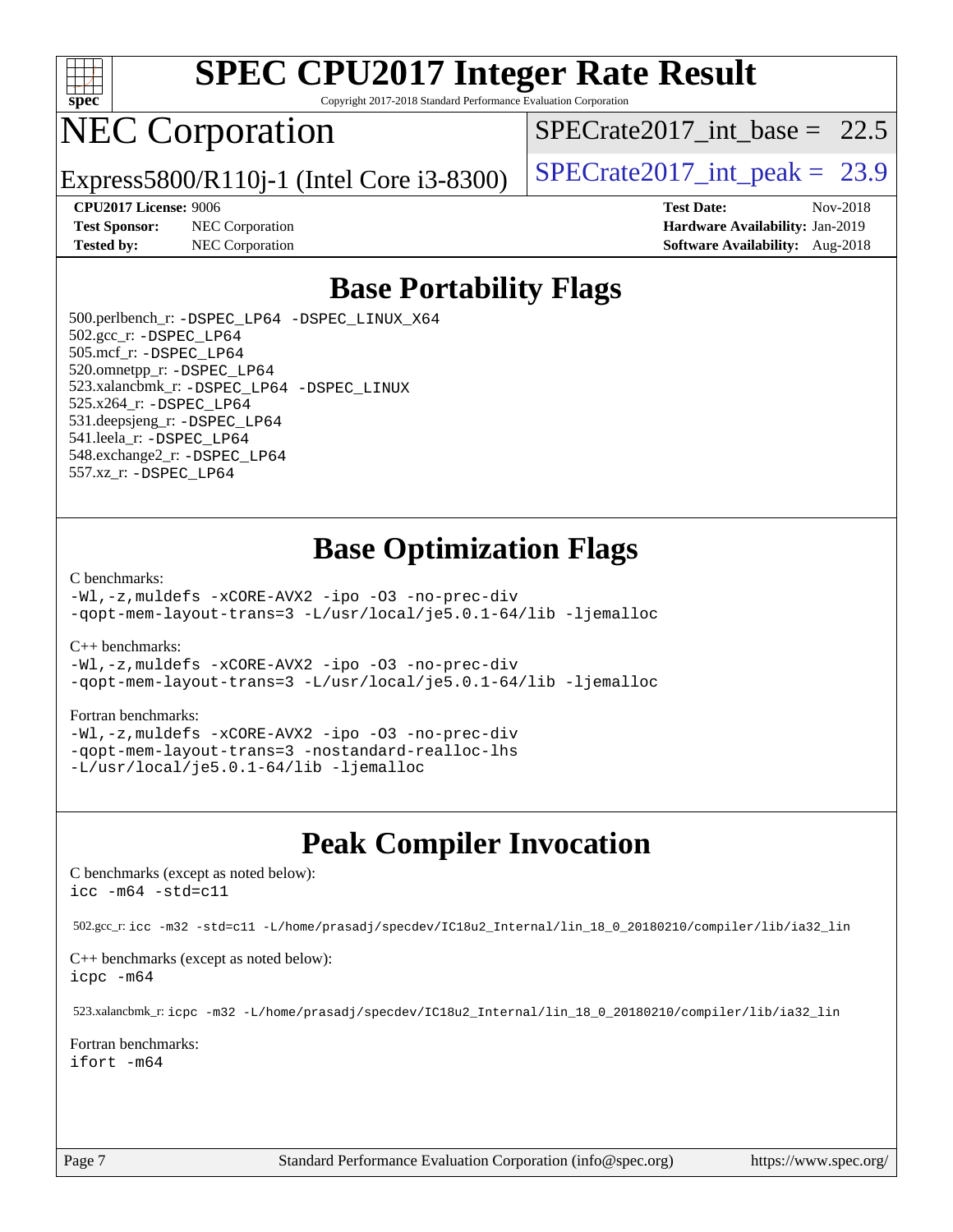

Copyright 2017-2018 Standard Performance Evaluation Corporation

# NEC Corporation

Express5800/R110j-1 (Intel Core i3-8300)  $\vert$  [SPECrate2017\\_int\\_peak =](http://www.spec.org/auto/cpu2017/Docs/result-fields.html#SPECrate2017intpeak) 23.9

SPECrate2017 int\_base =  $22.5$ 

**[Test Sponsor:](http://www.spec.org/auto/cpu2017/Docs/result-fields.html#TestSponsor)** NEC Corporation **[Hardware Availability:](http://www.spec.org/auto/cpu2017/Docs/result-fields.html#HardwareAvailability)** Jan-2019 **[Tested by:](http://www.spec.org/auto/cpu2017/Docs/result-fields.html#Testedby)** NEC Corporation **[Software Availability:](http://www.spec.org/auto/cpu2017/Docs/result-fields.html#SoftwareAvailability)** Aug-2018

**[CPU2017 License:](http://www.spec.org/auto/cpu2017/Docs/result-fields.html#CPU2017License)** 9006 **[Test Date:](http://www.spec.org/auto/cpu2017/Docs/result-fields.html#TestDate)** Nov-2018

# **[Peak Portability Flags](http://www.spec.org/auto/cpu2017/Docs/result-fields.html#PeakPortabilityFlags)**

 500.perlbench\_r: [-DSPEC\\_LP64](http://www.spec.org/cpu2017/results/res2018q4/cpu2017-20181210-10089.flags.html#b500.perlbench_r_peakPORTABILITY_DSPEC_LP64) [-DSPEC\\_LINUX\\_X64](http://www.spec.org/cpu2017/results/res2018q4/cpu2017-20181210-10089.flags.html#b500.perlbench_r_peakCPORTABILITY_DSPEC_LINUX_X64) 502.gcc\_r: [-D\\_FILE\\_OFFSET\\_BITS=64](http://www.spec.org/cpu2017/results/res2018q4/cpu2017-20181210-10089.flags.html#user_peakPORTABILITY502_gcc_r_file_offset_bits_64_5ae949a99b284ddf4e95728d47cb0843d81b2eb0e18bdfe74bbf0f61d0b064f4bda2f10ea5eb90e1dcab0e84dbc592acfc5018bc955c18609f94ddb8d550002c) 505.mcf\_r: [-DSPEC\\_LP64](http://www.spec.org/cpu2017/results/res2018q4/cpu2017-20181210-10089.flags.html#suite_peakPORTABILITY505_mcf_r_DSPEC_LP64) 520.omnetpp\_r: [-DSPEC\\_LP64](http://www.spec.org/cpu2017/results/res2018q4/cpu2017-20181210-10089.flags.html#suite_peakPORTABILITY520_omnetpp_r_DSPEC_LP64) 523.xalancbmk\_r: [-D\\_FILE\\_OFFSET\\_BITS=64](http://www.spec.org/cpu2017/results/res2018q4/cpu2017-20181210-10089.flags.html#user_peakPORTABILITY523_xalancbmk_r_file_offset_bits_64_5ae949a99b284ddf4e95728d47cb0843d81b2eb0e18bdfe74bbf0f61d0b064f4bda2f10ea5eb90e1dcab0e84dbc592acfc5018bc955c18609f94ddb8d550002c) [-DSPEC\\_LINUX](http://www.spec.org/cpu2017/results/res2018q4/cpu2017-20181210-10089.flags.html#b523.xalancbmk_r_peakCXXPORTABILITY_DSPEC_LINUX) 525.x264\_r: [-DSPEC\\_LP64](http://www.spec.org/cpu2017/results/res2018q4/cpu2017-20181210-10089.flags.html#suite_peakPORTABILITY525_x264_r_DSPEC_LP64) 531.deepsjeng\_r: [-DSPEC\\_LP64](http://www.spec.org/cpu2017/results/res2018q4/cpu2017-20181210-10089.flags.html#suite_peakPORTABILITY531_deepsjeng_r_DSPEC_LP64) 541.leela\_r: [-DSPEC\\_LP64](http://www.spec.org/cpu2017/results/res2018q4/cpu2017-20181210-10089.flags.html#suite_peakPORTABILITY541_leela_r_DSPEC_LP64) 548.exchange2\_r: [-DSPEC\\_LP64](http://www.spec.org/cpu2017/results/res2018q4/cpu2017-20181210-10089.flags.html#suite_peakPORTABILITY548_exchange2_r_DSPEC_LP64) 557.xz\_r: [-DSPEC\\_LP64](http://www.spec.org/cpu2017/results/res2018q4/cpu2017-20181210-10089.flags.html#suite_peakPORTABILITY557_xz_r_DSPEC_LP64)

# **[Peak Optimization Flags](http://www.spec.org/auto/cpu2017/Docs/result-fields.html#PeakOptimizationFlags)**

[C benchmarks](http://www.spec.org/auto/cpu2017/Docs/result-fields.html#Cbenchmarks):

```
(info@spec.org)https://www.spec.org/
  500.perlbench_r: -Wl,-z,muldefs -prof-gen(pass 1) -prof-use(pass 2) -ipo
-xCORE-AVX2 -O3 -no-prec-div -qopt-mem-layout-trans=3
-fno-strict-overflow -L/usr/local/je5.0.1-64/lib
-ljemalloc
  502.gcc_r: -Wl,-z,muldefs -prof-gen(pass 1) -prof-use(pass 2) -ipo
-xCORE-AVX2 -O3 -no-prec-div -qopt-mem-layout-trans=3
-L/usr/local/je5.0.1-32/lib -ljemalloc
  505.mcf_r: basepeak = yes
  525.x264_r: -Wl,-z,muldefs -prof-gen(pass 1) -prof-use(pass 2) -ipo
-xCORE-AVX2 -O3 -no-prec-div -qopt-mem-layout-trans=3
-fno-alias -L/usr/local/je5.0.1-64/lib -ljemalloc
 557.xz r: basepeak = yes
C++ benchmarks: 
  520.omnetpp_r: basepeak = yes
  523.xalancbmk_r: -Wl,-z,muldefs -prof-gen(pass 1) -prof-use(pass 2) -ipo
-xCORE-AVX2 -O3 -no-prec-div -qopt-mem-layout-trans=3
-L/usr/local/je5.0.1-32/lib -ljemalloc
  531.deepsjeng_r: basepeak = yes
  541.leela_r: -Wl,-z,muldefs -prof-gen(pass 1) -prof-use(pass 2) -ipo
-xCORE-AVX2 -O3 -no-prec-div -qopt-mem-layout-trans=3
                                     (Continued on next page)
```